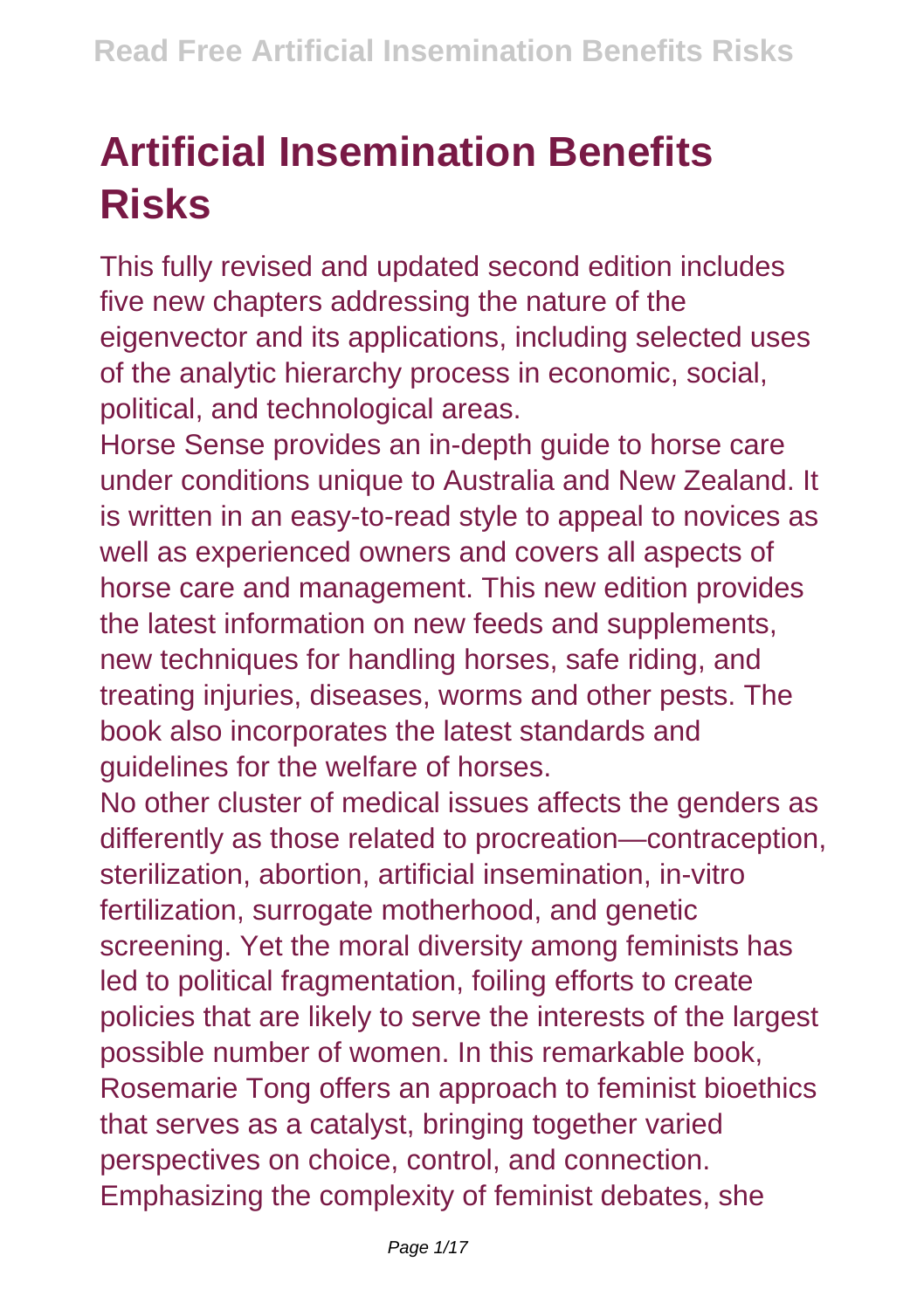guides feminists toward consensus in thought, cooperation in action, and a world that would have no room for domination and subordination. Tong fairly and comprehensively presents the traditions of both feminist and nonfeminist ethics and bioethics. Although feminist approaches to bioethics derive many insights from nonfeminist ethics and bioethics, Tong shows that their primary source of inspiration is feminist ethics, leading feminist bioethicists to ask the so-called woman question in order to raise women's consciousness about the systems, structures, and relationships that oppress them. Feminist bioethicists are, naturally, committed to acting locally in the worlds of medicine and science. But their different feminist voices must also be raised at the policy table in order to make gender equity a present reality rather than a mere future possibility. Inability to define a plan that guarantees liberation for all women must not prevent feminists from offering a plan that promises to improve the welfare of many women. Otherwise, a perspective less appealing to women may fill the gap. Genetic-based animal biotechnology has produced new food and pharmaceutical products and promises many more advances to benefit humankind. These exciting prospects are accompanied by considerable unease, however, about matters such as safety and ethics. This book identifies science-based and policy-related concerns about animal biotechnologyâ€"key issues that must be resolved before the new breakthroughs can reach their potential. The book includes a short history of the field and provides understandable definitions of terms like cloning. Looking at technologies on the near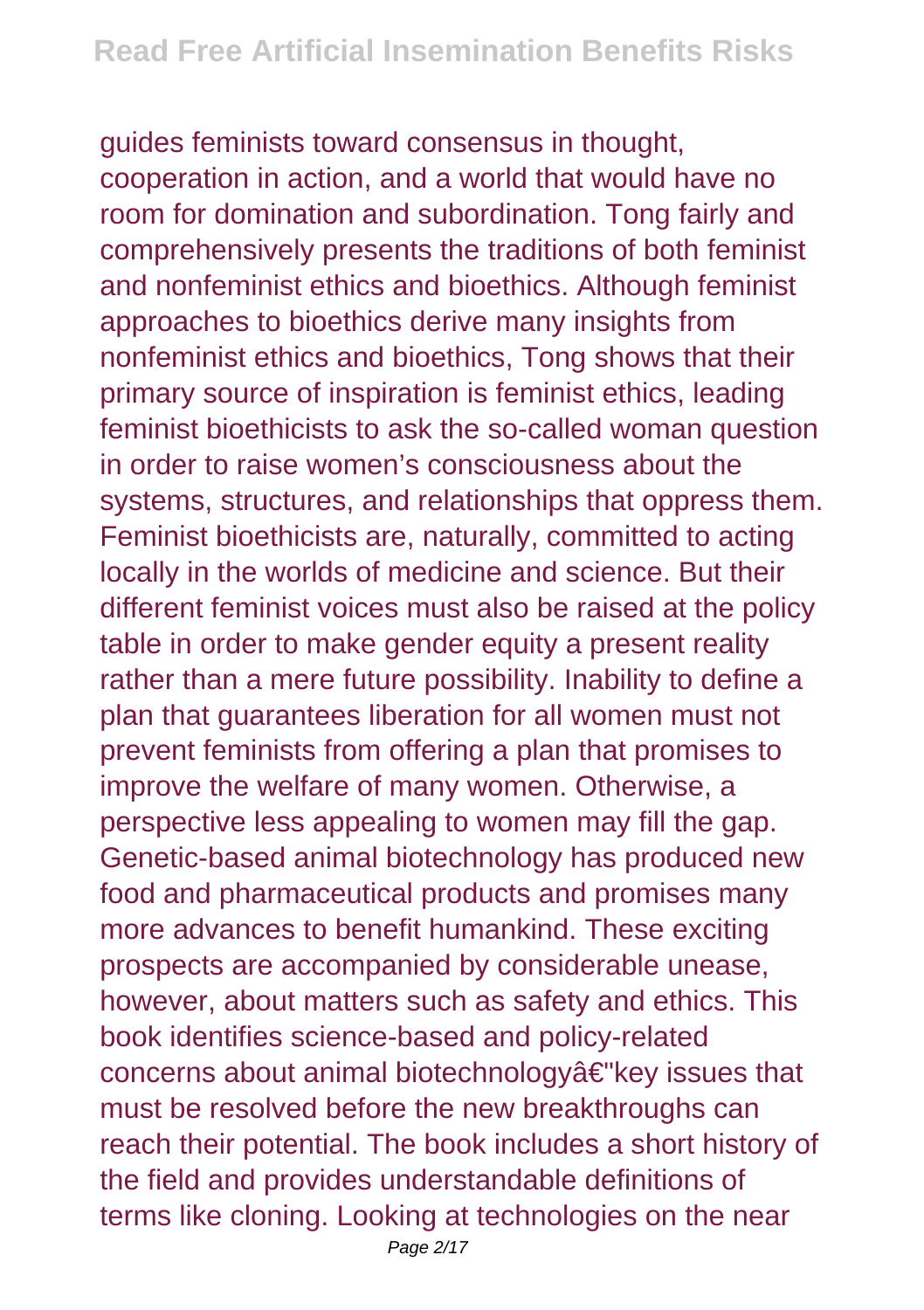horizon, the authors discuss what we know and what we fear about their effectsâ€"the inadvertent release of dangerous microorganisms, the safety of products derived from biotechnology, the impact of genetically engineered animals on their environment. In addition to these concerns, the book explores animal welfare concerns, and our societal and institutional capacity to manage and regulate the technology and its products. This accessible volume will be important to everyone interested in the implications of the use of animal biotechnology.

Artificial Insemination in Farm AnimalsIntechOpen The leading single-source book in women's health care, reproductive medicine, and pelvic surgery A Doody's Core Title! Thorough review of all of obstetrics & gynecology Covers more than 1,000 diseases and disorders The latest screening and management guidelines More than 450 clear clinical photos and illustrations in two colors Formatted to facilitate quick retrieval of information Concise, current coverage of treatments for common gynecologic infections Extensively revised throughout Covers underlying pathophysiology when relevant to diagnosis and treatment Helpful references to classic and important new sources

Ectogenesis refers to the artificial gestation of a fetus outside the womb. Despite certain advantages for women's reproductive liberty, feminist groups remain divided regarding this technology. This book argues that reproduction imposes unjust burdens on women, and thus the ideals of equal opportunity demand continued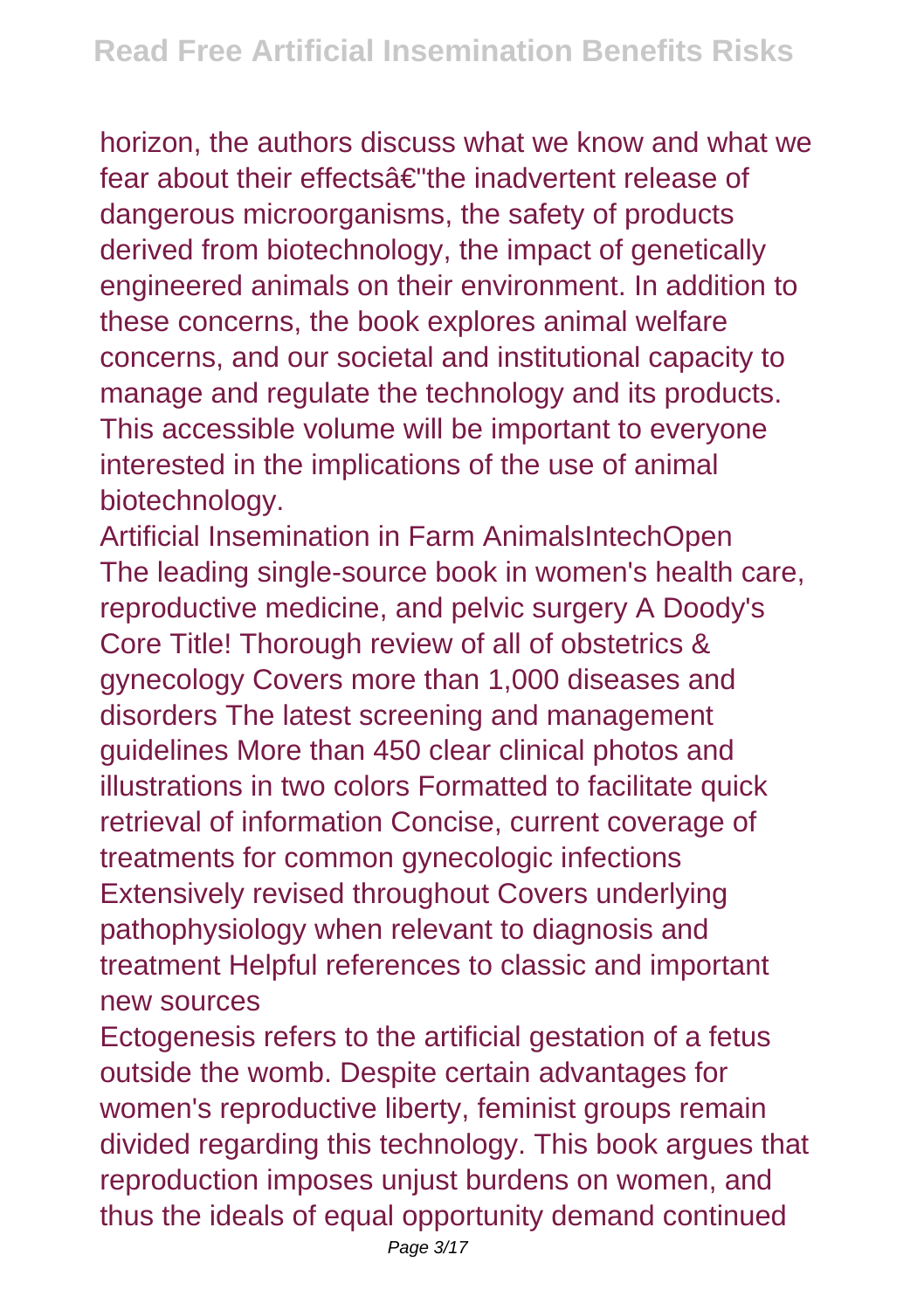research into ectogenesis.

Written by and for Nurse Practitioners from a unique collaborative perspective, Primary Care: A Collaborative Practice, 4th Edition, prepares you to provide care for all of the major disorders of adults seen in the outpatient setting. Evidence-based content reflects the latest guidelines for primary care of hundreds of conditions, including hypertension, diabetes, and sexually transmitted infections. Now in full color, the 4th Edition includes chapters on emerging topics such as genetics, obesity, lifestyle management, and emergency preparedness. Combining a special blend of academic and clinical expertise, the author team provides a practical text/reference that promotes a truly collaborative primary care practice. Comprehensive, evidence-based content incorporates the latest standardized guidelines for primary care in today's fastpaced, collaborative environment. Unique! A collaborative perspective, reflecting the key roles of NPs, MDs, PAs, PharmDs, and others, promotes seamless continuity of care. A consistent format from chapter to chapters facilitates learning and clinical reference value. Diagnostics and Differential Diagnosis boxes provide a quick reference for diagnosing disorders and helping to develop effective management plans. Physician Consultation icons highlight situations or conditions in which consultation is either recommended or necessary. Emergency Referral icons identify signs and symptoms that indicate the need for immediate referral to an emergency facility. Co-management with Specialists discussions help you provide truly collaborative care in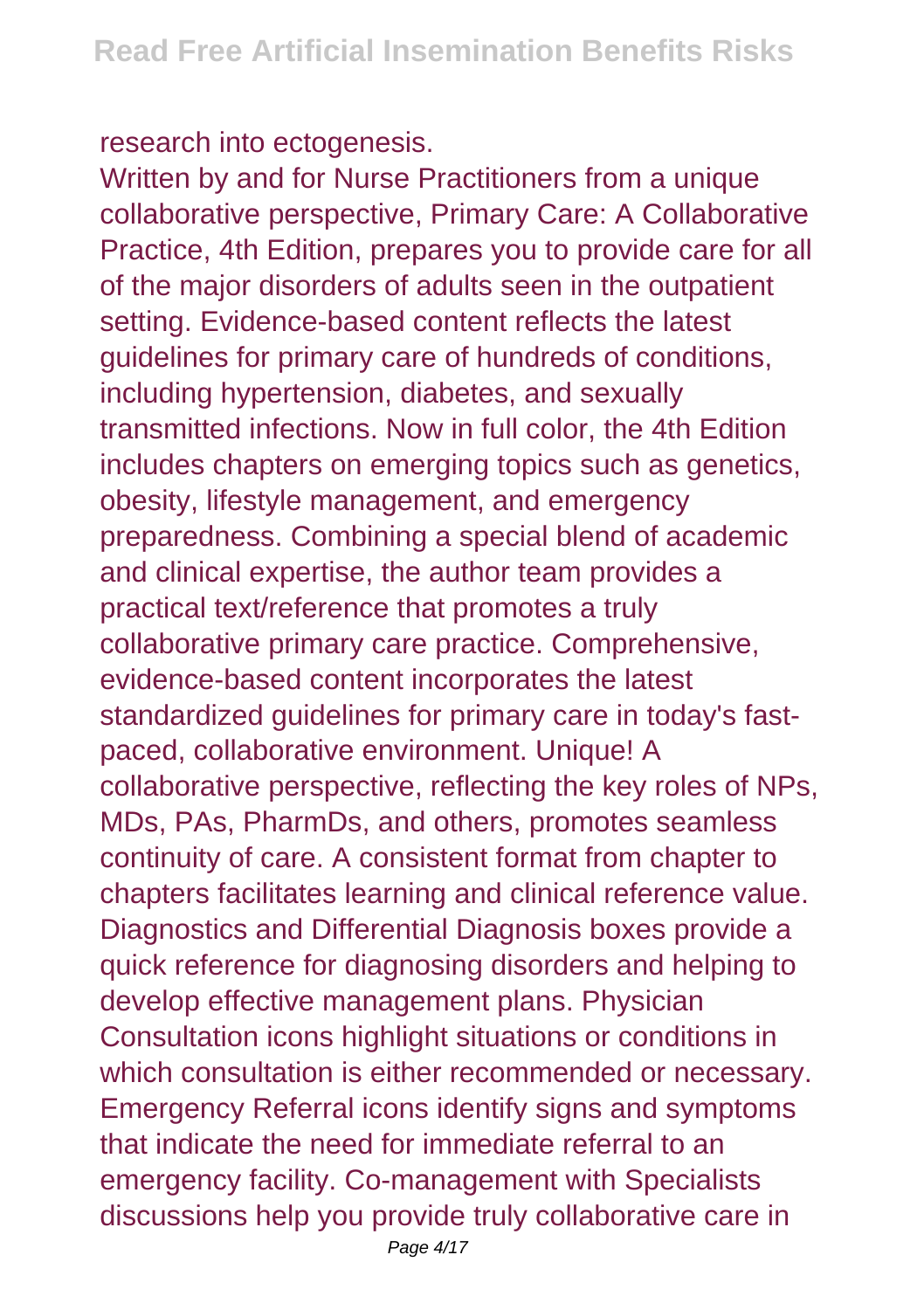the outpatient setting. Complementary and alternative therapies are addressed where supported by solid research evidence.

This book gives a comprehensive overview of HIV and AIDS including NeuroAIDS, as well as general concepts of pathology, immunity and immunopathology, diagnosis, treatment, epidemiology and etiology to current clinical recommendations in management of HIV/AIDS including NeuroAIDS, highlighting the ongoing issues, recent advances and future directions in diagnostic approaches and therapeutic strategies.

By all indicators, the reproductive health of Americans has been deteriorating since 1980. Our nation is troubled by rates of teen pregnancies and newborn deaths that are worse than almost all others in the Western world. Science and Babies is a straightforward presentation of the major reproductive issues we face that suggests answers for the public. The book discusses how the clash of opinions on sex and family planning prevents us from making a national commitment to reproductive health; why people in the United States have fewer contraceptive choices than those in many other countries; what we need to do to improve social and medical services for teens and people living in poverty; how couples should "shop" for a fertility service and make consumer-wise decisions; and what we can expect in the future--featuring interesting accounts of potential scientific advances.

What does the birth of babies whose embryos had gone through genome editing mean--for science and for all of us? In November 2018, the world was shocked to learn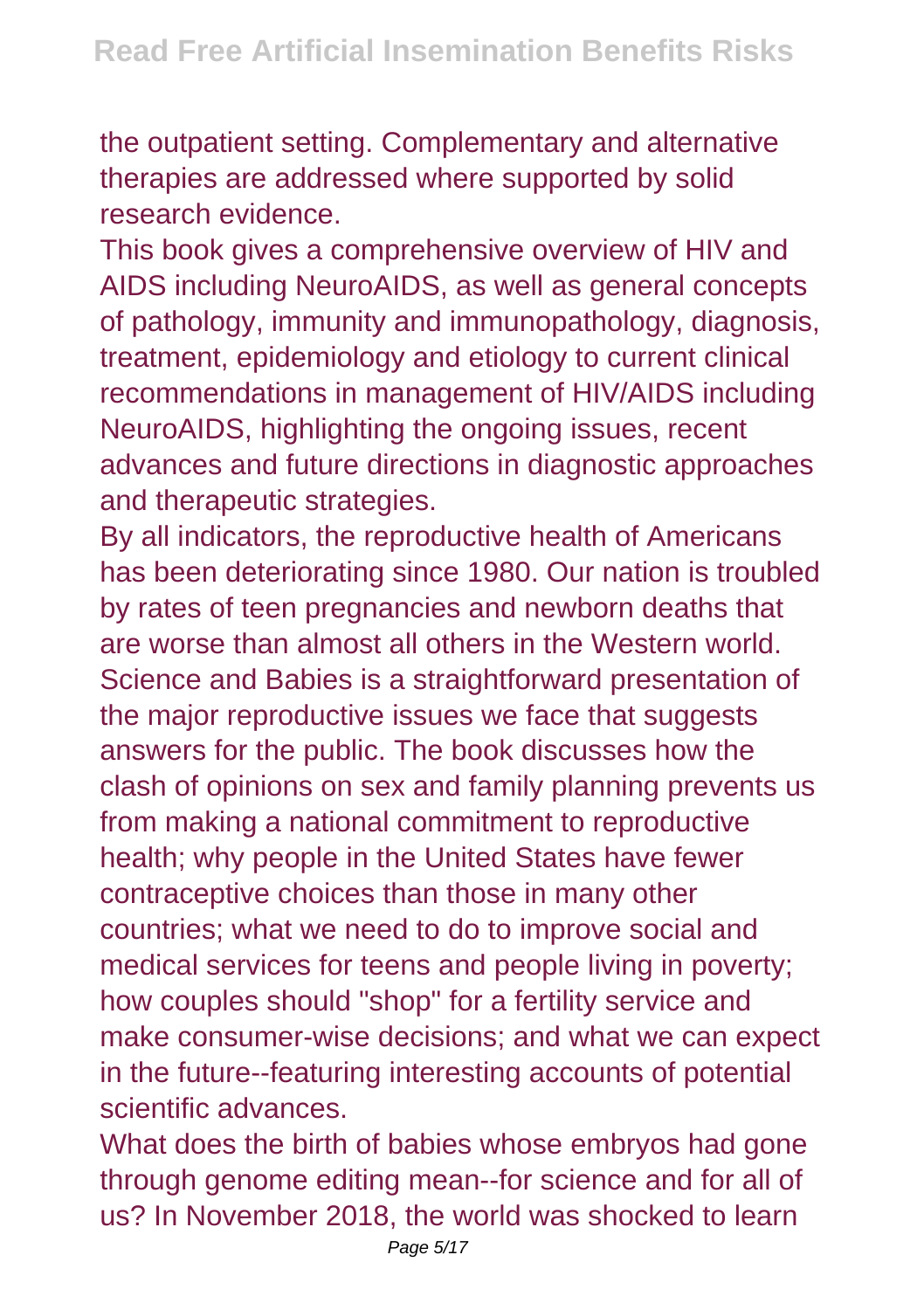that two babies had been born in China with DNA edited while they were embryos--as dramatic a development in genetics as the cloning of Dolly the sheep was in 1996. In this book, Hank Greely, a leading authority on law and genetics, tells the fascinating story of this human experiment and its consequences. Greely explains what Chinese scientist He Jiankui did, how he did it, and how the public and other scientists learned about and reacted to this unprecedented genetic intervention. A legal reference for practicing physicians is a necessary adjunct to their professional practice library in today's highly regulated and litigious world. Medical Care Law was written to help practicing physicians avoid legal conflicts, and to prevent legal problems rather than treat them. Written with the practicing physician in mind, this book is also valuable to a variety of health professionals, including physician executives, medical directors, nurse administrators, advanced practice nurses, case managers, risk managers, legal nurse consultants, health care administrators, public health professionals, and attorneys. In addition To The traditional legal issues affecting medical practitioners, Medical Care Law addresses the legal pitfalls in today's volatile health care landscape, including managed care, health care fraud and abuse, compliance plans, and working with nonphysician providers.

Government agencies and commissions, courts, and legislatures have during the past several decades produced reports, rendered decisions, and passed laws that have both defined the fundamental issues in the field of bioethics and established ways of managing them in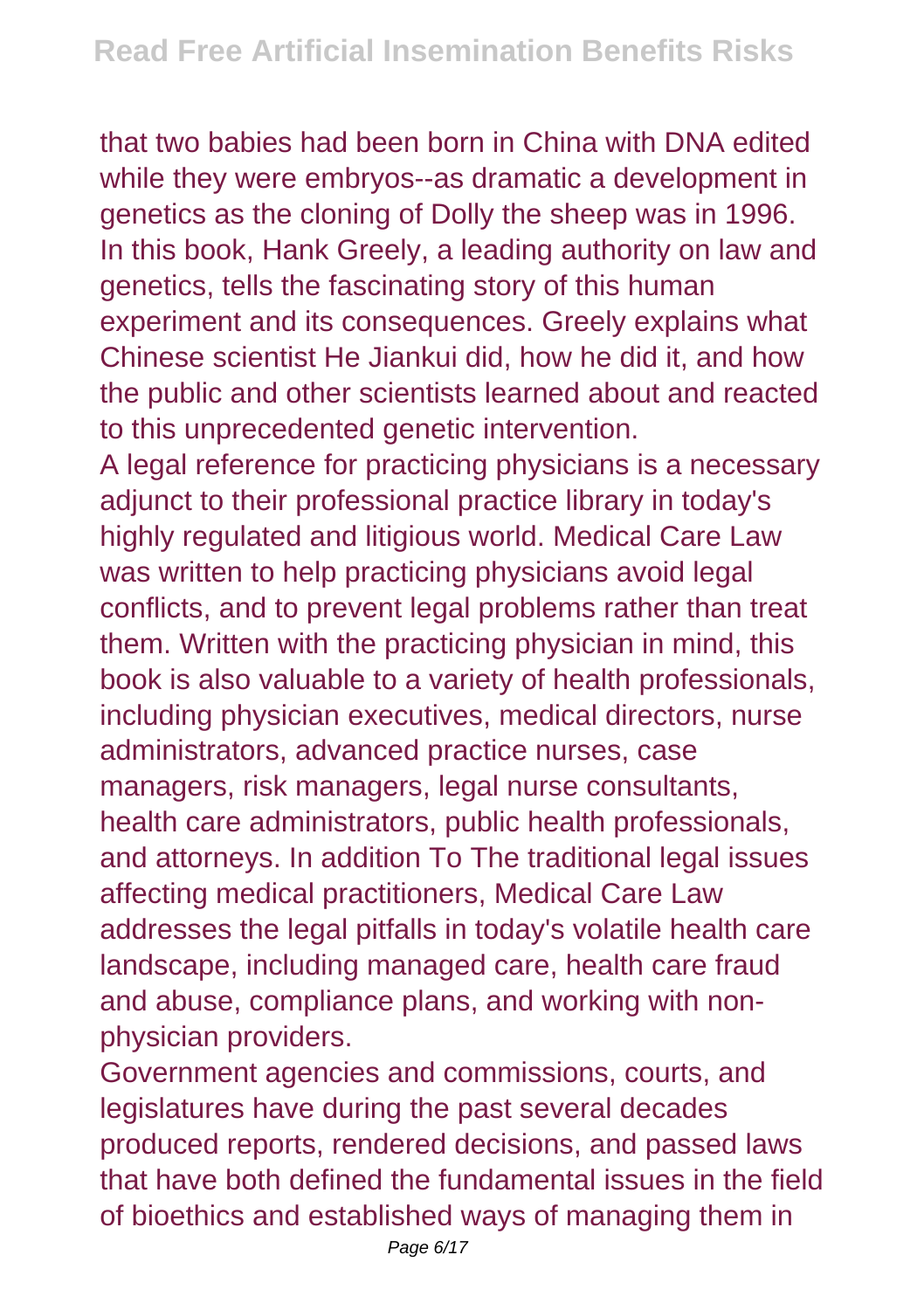our society. Providing a history of these key bioethical decisions, this Source Book in Bioethics is the first and only comprehensive collection of the critical public documents in biomedical ethics, including many hard-tofind or out-of-print materials. Covering the period from 1947 to 1995, this volume brings together core legislative documents, court briefs, and reports by professional organizations, public bodies, and governments around the world. Sections on human experimentation, care of the terminally ill, genetics, human reproduction, and emerging areas in bioethics include such pivotal works as "The Nuremberg Code," "The Tuskegee Report," and "In the Matter of Baby M," as well less readily available documents as "The Declaration of Inuyama," the Council for International Organizations of Medical Sciences statement on genetic engineering, and "The Warnock Committee Report" on reproductive technologies from the United Kingdom. Three eminent scholars in the field provide brief introductions to each document explaining the significance of these classic sources. This historical volume will be a standard text for courses in bioethics, health policy, and death and dying, and a primary reference for anyone interested in this increasingly relevant field.

This text, written by a philosopher of science and a political theorist, introduces students to the issues and controversies surrounding science and technology policy in the United States. As the impact of technological advancement is increasingly felt, the policy-making process for science and technology is undergoing a marked transition. The making of this policy is no longer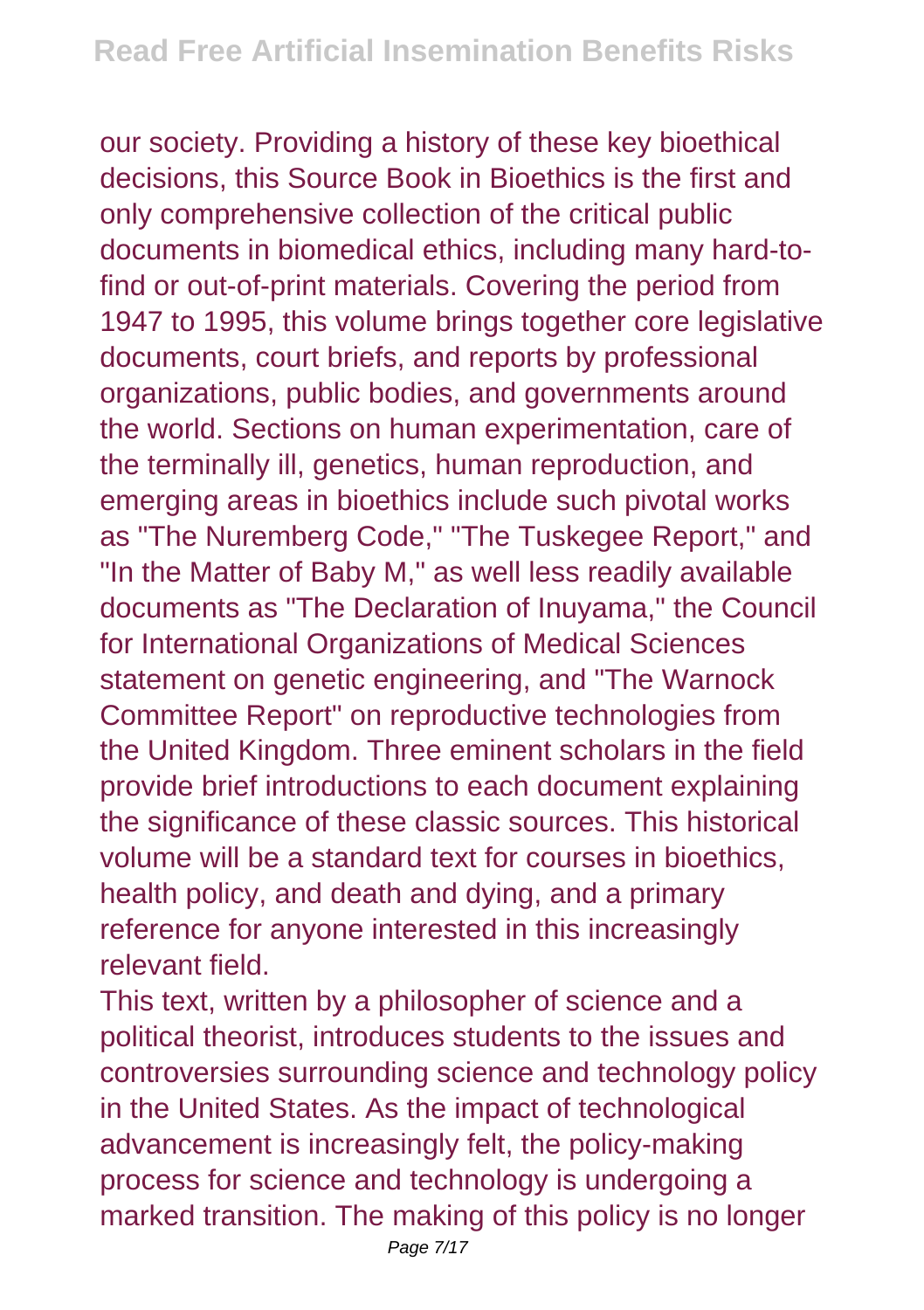solely the function of government agencies and institutions. New actors in the policy arena are raising questions about the future of technological advancement in the United States and elsewhere, and their voices are affecting—sometimes obstructing—the traditional policy process. This book surveys the entire domain of science and technology policy making with special emphasis on the growing role of citizen participation, the ethical issues raised by modern policy problems, and the general principles that guide current policy. The authors discuss current philosophical views about the nature of science and technology as social and political entities and also consider the history of the relations between these fields and political authority. They combine an issues and case study approach with a narrative discussion of how ethical, participatory, and institutional factors have merged in the policy process. Among the topics addressed are nuclear power and siting policy, hazardous waste, communications technology, and biomedical technology. After reviewing the difficult problems facing the modern policy maker, the authors assess the methods and ethical assumptions of the current policy-making framework and consider alternatives that are more sensitive to the complexity of contemporary policy issues. Intended as a core text for courses in "Science, Technology, and Public Policy," the book can also be used in interdisciplinary courses focusing on the relationship between science, technology, and society. The text is also appropriate for courses in the philosophy of science and technology and for courses in social and political philosophy.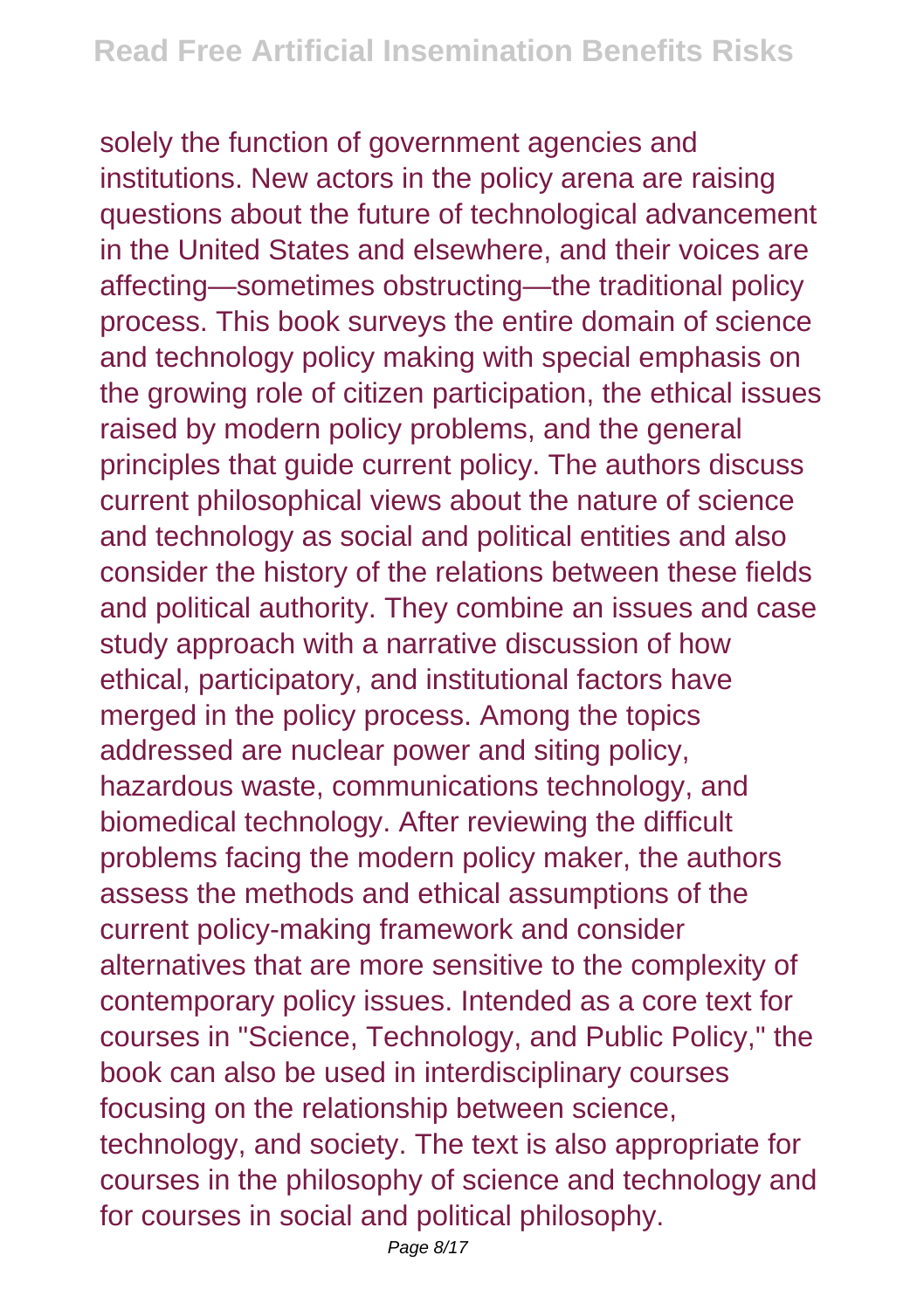This is a comprehensive introduction to the ethical issues at stake in the conduct of biomedical research, with extensive use of case examples. Its content parallels the recommendations of the Commission on Research Integrity, and deals with ethical issues in the use of animals and humans in research. It includes chapters on intellectual property, authorship, peer review, and conflicts of interest. As of October 2000, all personnel involved in research supported by the Public Health Service, including NIH, must receive the equivalent of 15 hours of training and education in research ethics. This book will be a convenient text for such short courses or seminars, and an excellent guidebook for all. Advanced biomedical techniques such as genetic engineering are now used extensively in animal related research and development. As the pace of development has quickened, there has been growing public anxiety about the ethical issues involved. Animal Biotechnology and Ethics draws together in one book some of the leading themes and issues which have emerged in the recent debates surrounding biotechnology as applied to animals. With contributions from authors of many different viewpoints, the subject is given a thorough and balanced treatment. Among those to whom the book will be of particular interest are practitioners of animal biotechnology, and those whose interest lies in assessing its credentials, such as philosophers and social or political scientists. It also has a great deal to interest policy-makers and pressure groups, as well as more general readers. The strong chapters on the legal and regulatory framework will make it useful to those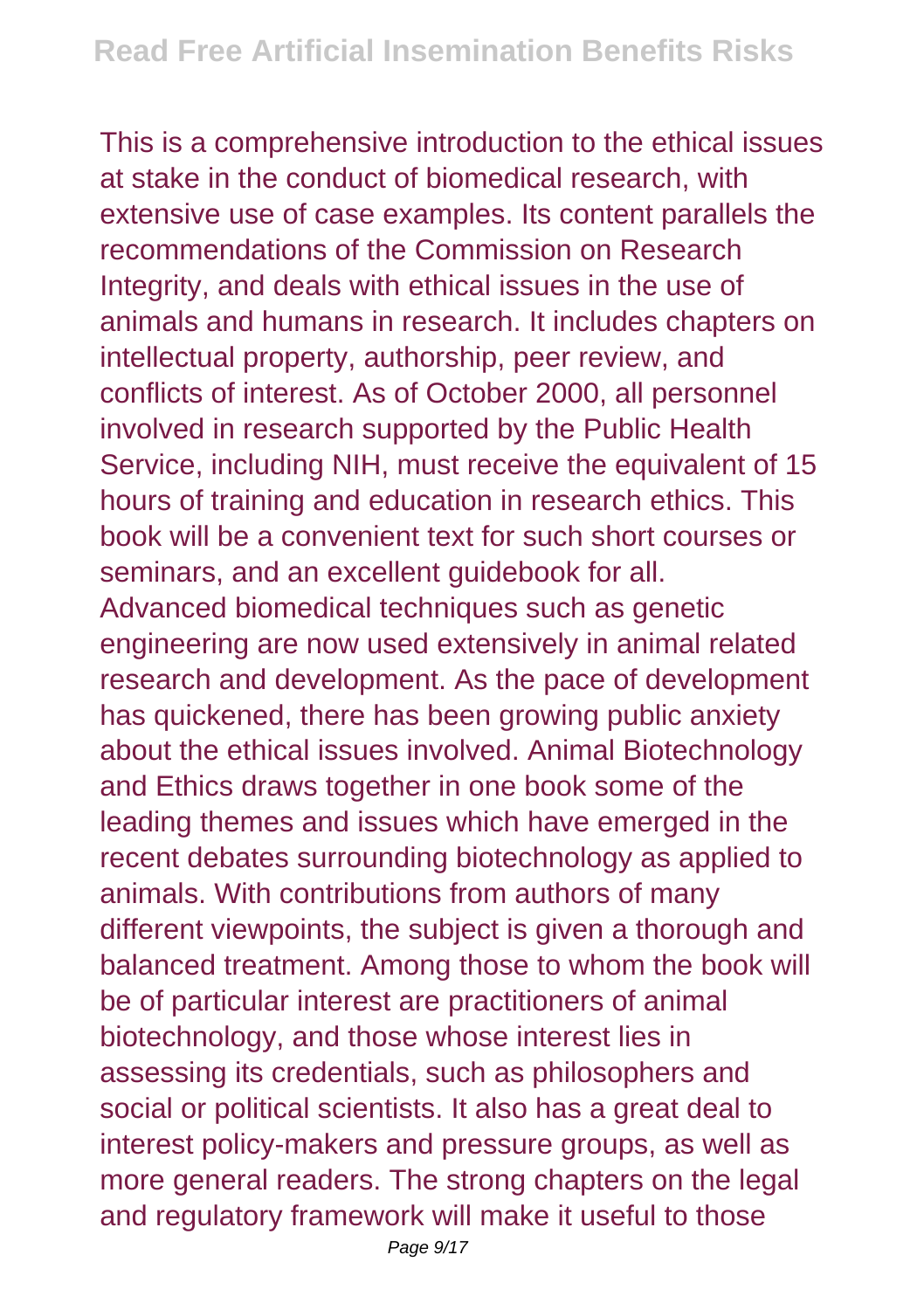involved in advising on company policy, patenting or litigation.

Artificial insemination is used instead of natural mating for reproduction purposes and its chief priority is that the desirable characteristics of a bull or other male livestock animal can be passed on more quickly and to more progeny than if that animal is mated with females in a natural fashion. This book contains under one cover 16 chapters of concise, up-to-date information on artificial insemination in buffalos, ewes, pigs, swine, sheep, goats, pigs and dogs. Cryopreservation effect on sperm quality and fertility, new method and diagnostic test in semen analysis, management factors affecting fertility after cervical insemination, factors of non-infectious nature affecting the fertility, fatty acids effects on reproductive performance of ruminants, particularities of bovine artificial insemination, sperm preparation techniques and reproductive endocrinology diseases are described. This book will explain the advantages and disadvantages of using AI, the various methodologies used in different species, and how AI can be used to improve reproductive efficiency in farm animals. It is widely understood that stem cell treatments have the potential to revolutionize medicine. Because of this potential, in 2004 California voters approved Proposition 71 to set up a 10-year, \$3 billion program to fund research on stem cells. Under the direction of the California Institute for Regenerative Medicine, this program will pay to build facilities for stem cell research and will fund doctors and scientists to carry out research with the ultimate goal of helping to develop therapies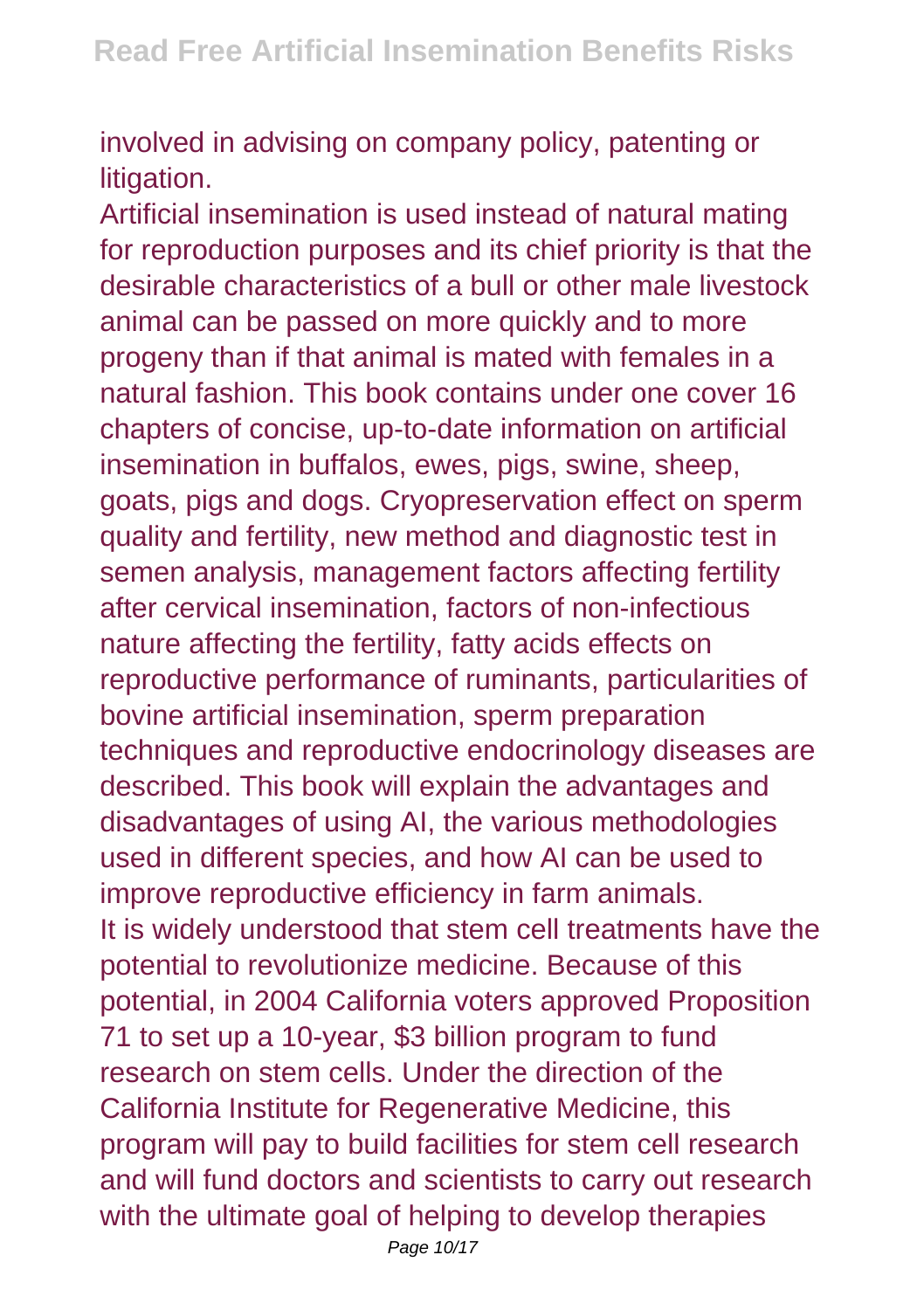based on stem cells. For this research to move forward, however, will require a steady supply of stem cells, particularly human embryonic stem cells. Those stem cells are collected from developing human embryos created from eggs-or oocytes-harvested from the ovaries of female donors. Thus much of the promise of stem cells depends on women choosing to donate oocytes to the research effort. The oocyte donation process is not without risk, however. Donors are given doses of hormones to trigger the production of more eggs than would normally be produced, and this hormone treatment can have various side effects. Once the eggs have matured in the ovary, they must be retrieved via a surgical procedure that is typically performed under anesthesia, and both the surgery and the anesthesia carry their own risks. Furthermore, given the very personal nature of egg donation, the experience may carry psychological risks for some women as well. With this in mind, in 2006 the California Institute for Regenerative Medicine contracted with the National Academies to organize a workshop that would bring together experts from various areas to speak about the potential risks of oocyte donation and to summarize what is known and what needs to be known about this topic. The Committee on Assessing the Medical Risks of Human Oocyte Donation for Stem Cell Research was formed to plan the workshop, which was held in San Francisco on September 28, 2006. This report is a summary and synthesis of that workshop. High Risk Pregnancy examines the full range of challenges in general obstetrics, medical complications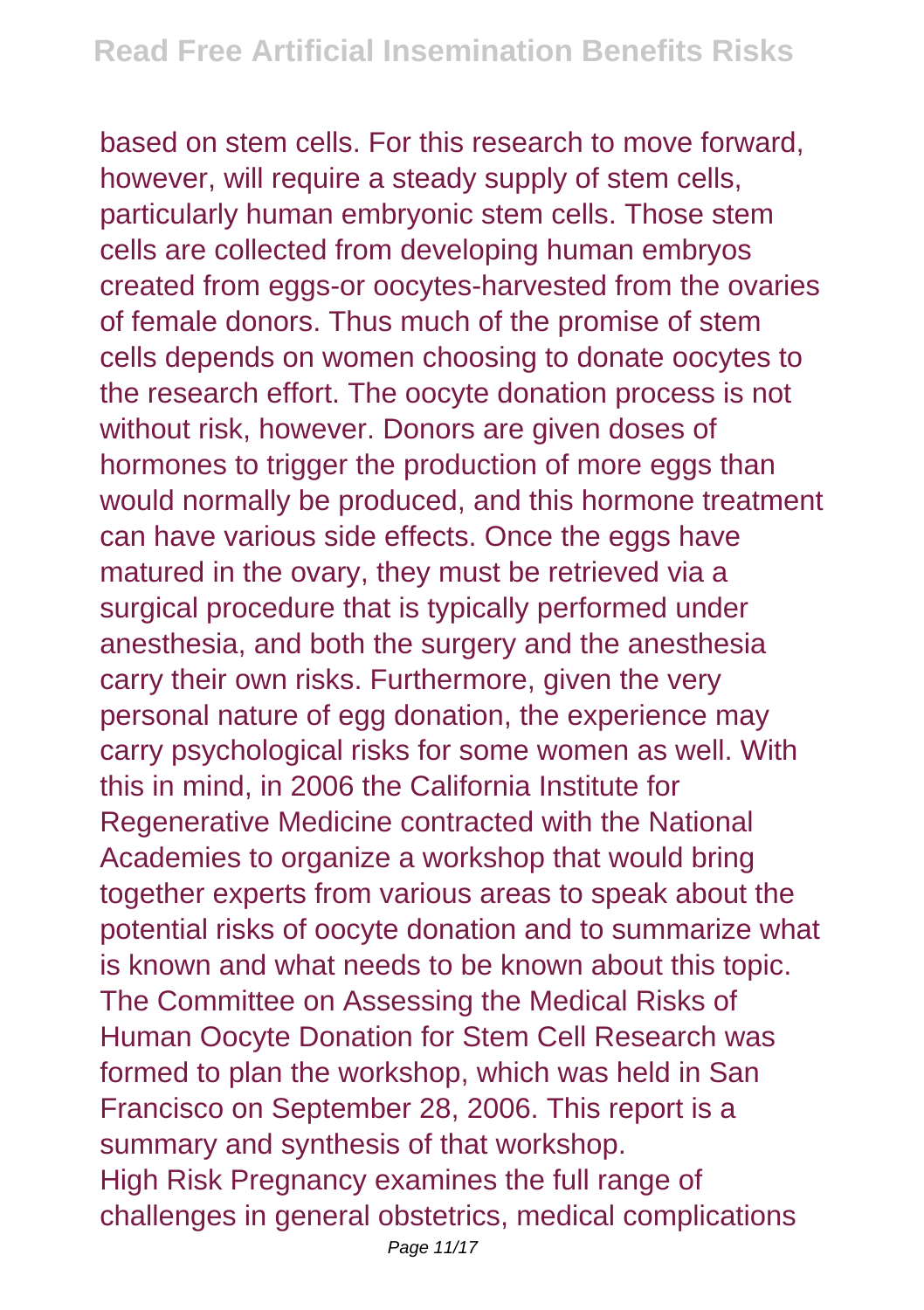of pregnancy, prenatal diagnosis, fetal disease, and management of labor and delivery. Drs. David James, Philip J. Steer, Carl P. Weiner, Bernard Gonik, Caroline Crowther, and Stephen Robson present an evidencebased approach to the available management options, equipping you with the most appropriate strategy for each patient. This comprehensive reference features the fully searchable text online at www.expertconsult.com, as well as more than 100 videos of imaging and monitoring. giving you easy access to the resources you need to manage high risk pregnancies. Prepare for clinical challenges and save time in addressing them thanks to expert advice on treatment options from international contributors. Find and apply the information you need quickly and easily through a consistent organization and at-a-glance summary boxes that discuss evidence-based management options. Access the fully searchable text online at www.expertconsult.com, along with links to Medline. View over 140 videos of detailed fetal imaging and monitoring that aid in diagnoses. Tap into recent developments in treatment and management in four new chapters—Global Maternal & Perinatal Health Issues; Recurrent Pregnancy Loss; Surveillance of the Fetus and its Indications; and Training for Obstetric Emergencies. Apply new evidence-based management options to treat genetic and constitutional factors leading to a high-risk pregnancy (such as diabetes, obesity, hypertension, and cardiac disease) through new and expanded coverage of these increasingly common presentations. Reference pregnancy-relevant laboratory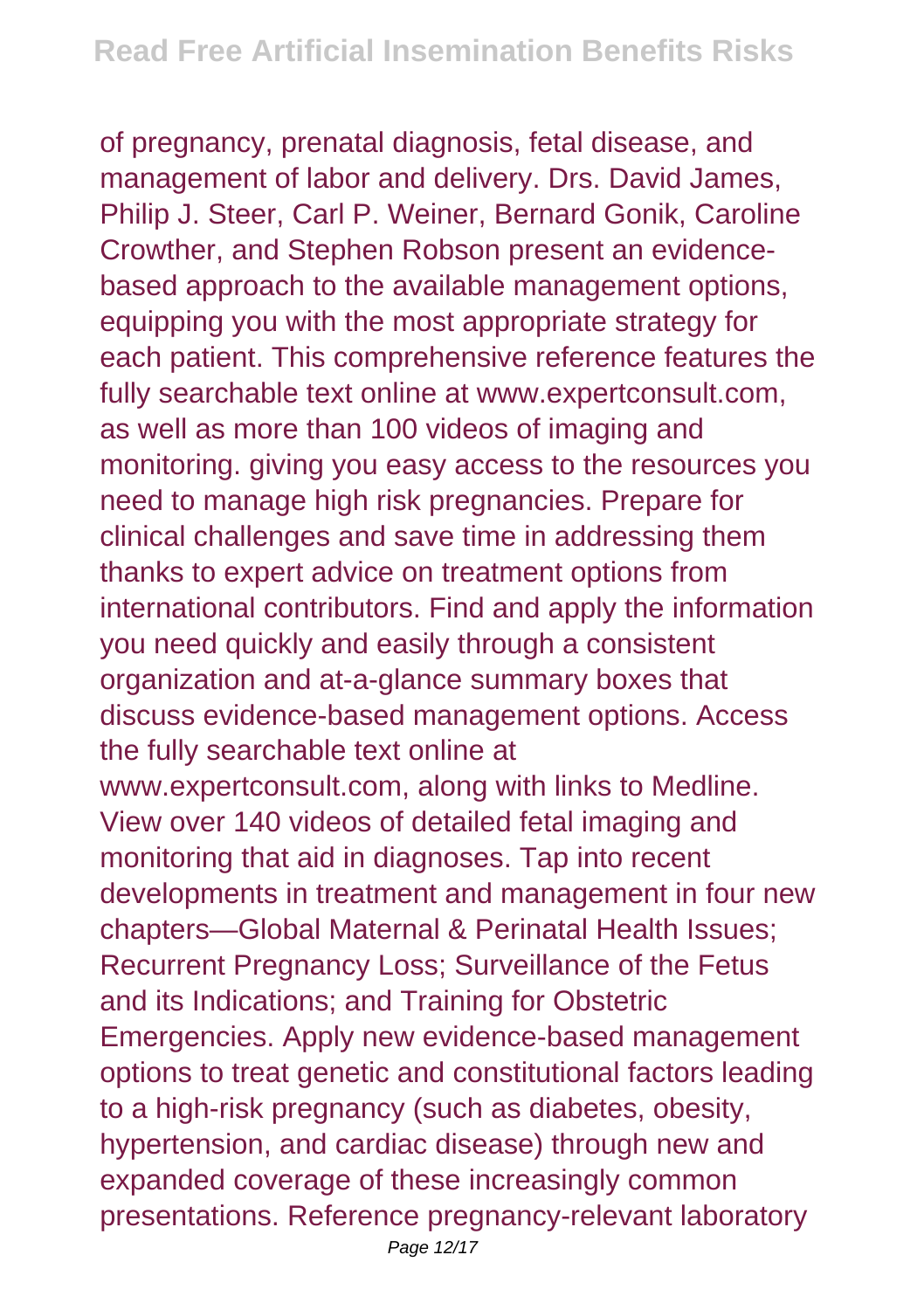values with an updated and comprehensive appendix on "Normal Values in Pregnancy." Effectively manage patients newly diagnosed with hematologic and immunologic malignancies, and explore the available drug options. Confirm your diagnoses with greater confidence thanks to full-color images throughout the text.

"A report on the ethical, social, and legal implications of genetic screening, counseling, and education programs."--T.p.

Each year, roughly a million new cases of cancer appear in the US, and more than 500,000 Americans die annually of premature death. Although medical progress has slowed cancer mortality, its incidence is increasing roughly six times faster than cancer mortality is decreasing. Breast cancer, in particular, has been increasing about one percent each year since 1973. At least two of the factors responsible for this surge in breast cancer are women's use of medically-prescribed synthetic hormones and the exposure of the entire population to chemicals such as dioxin. Both exposures increase the likelihood of breast cancer. Although many ethicists worry about involuntary societal imposition of chemicals such as dioxin, through industrial and agricultural processes, allegedly voluntary exposures also constitute both, a public-health problem and a biomedical-ethics difficulty. Physicians recommend synthetic hormones, for example, to women who apparently take them voluntarily. In the case of in vitro fertilization, doctors prescribe hormones to induce egg production and to increase the chances of reproduction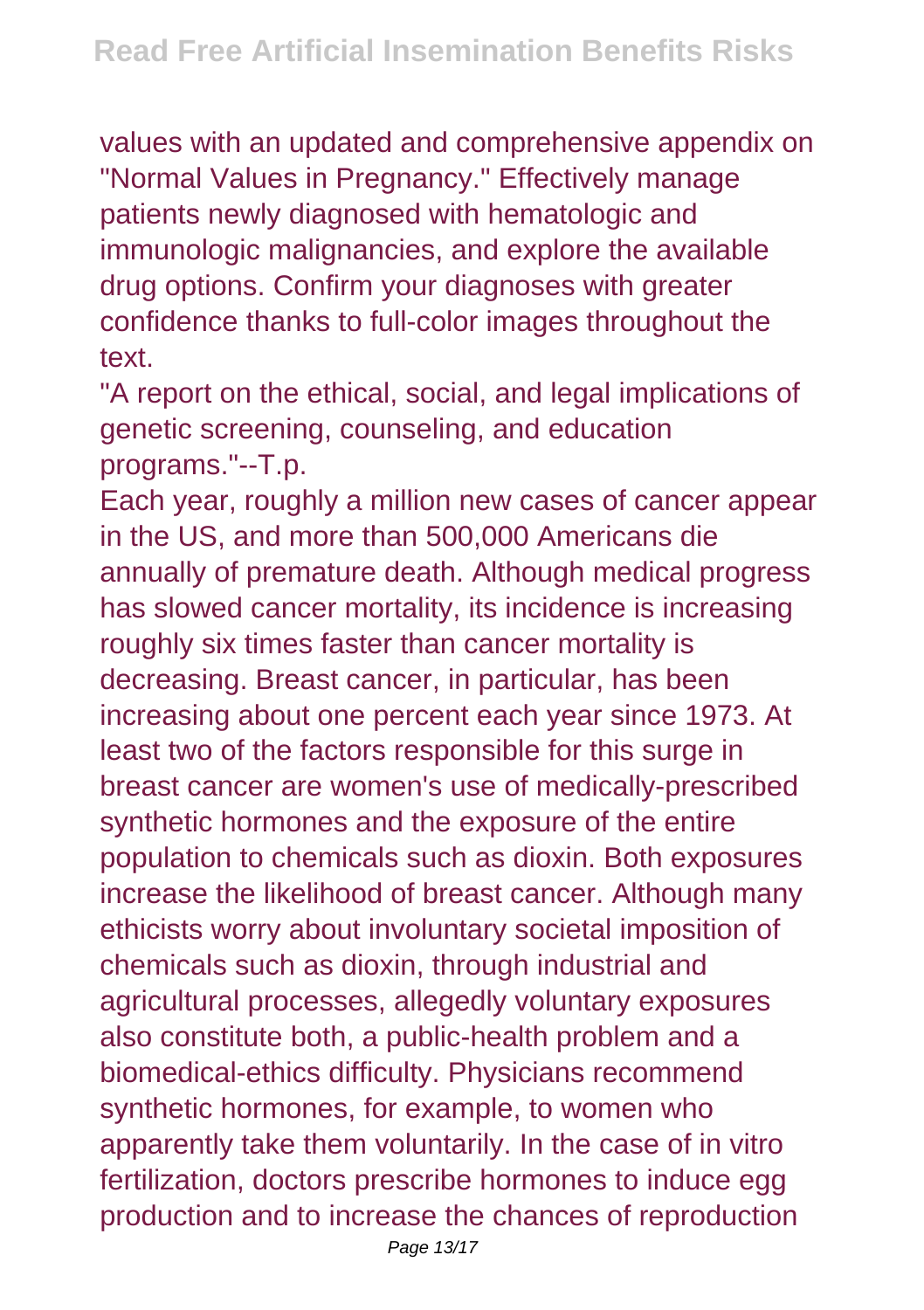for couples who are unable to have children. Despite the benefits of medical technologies such as hormone stimulation and in vitro fertilization, they also carry great risks. The price that childless women pay, for their opportunity to have children through in vitro fertilization, may be their own increased risk of diseases - such as breast cancer - that are hormone dependent. Three volumes organized by the three phases of life—youth, middle age, and old age—explore the LGBTQ+ experience, delving deeply into research on a multitude of hot topics including risks experienced by this sometimes targeted population. • More than forty topics in three volumes are timely and in the news • Each topic is evaluated by academic authorities • References are authoritative and include primary resources • Contributors embrace and reflect the diversity found in the LGBTQ+ community Through a range of articles, this book explores the changing nature of risk in contemporary African societies. It provides a valuable addition to the current debate on the concept of risk, which has traditionally been skewed in favor of a European historical experience. The contributions illustrate that technological hazards, pollution, and climate change - as well as the introduction of new forms of insurance and the restructuring of civil society - are just some of the recent developments that invite us to be skeptical of prevailing notions of risk in the African context. The reader is encouraged to move away from focusing on the vulnerability of Africa as a pre-modern society to consider more localized and contemporary perspectives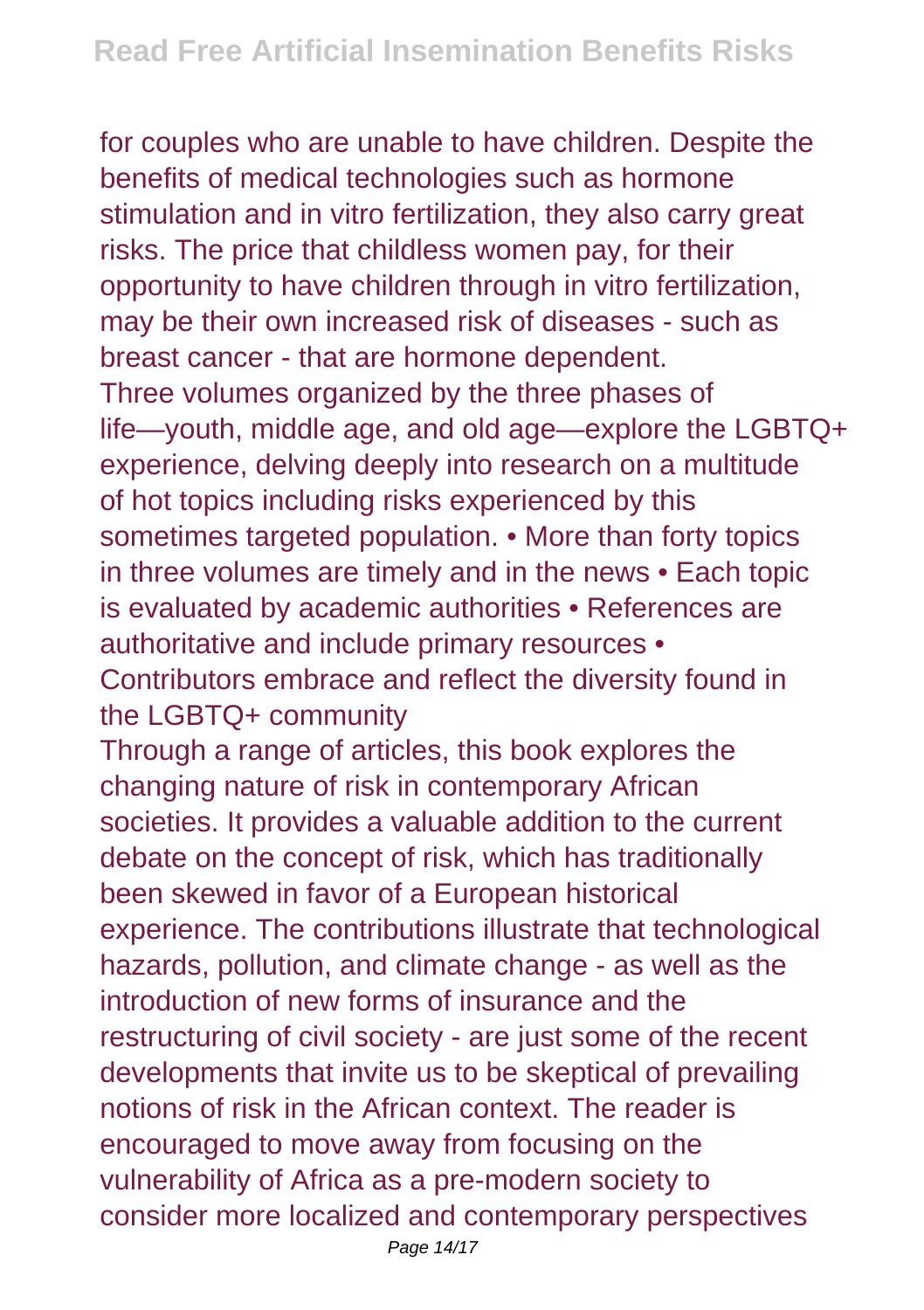of risk. In exploring new ways of conceptualizing risk in Africa, the book addresses the challenge of making theoretical and methodological advances in risk research relevant to understanding the processes of social change on the continent. (Series: Articles on African Studies / Beitrage zur Afrikaforschung - Vol. 51) Recognized as the definitive book in laboratory medicine since 1908, Henry's Clinical Diagnosis and Management by Laboratory Methods, edited by Richard A. McPherson, MD and Matthew R. Pincus, MD, PhD, is a comprehensive, multidisciplinary pathology reference that gives you state-of-the-art guidance on lab test selection and interpretation of results. Revisions throughout keep you current on the latest topics in the field, such as biochemical markers of bone metabolism, clinical enzymology, pharmacogenomics, and more! A user-friendly full-color layout puts all the latest, most essential knowledge at your fingertips. Update your understanding of the scientific foundation and clinical application of today's complete range of laboratory tests. Get optimal test results with guidance on error detection, correction, and prevention as well as cost-effective test selection. Reference the information you need quickly and easily thanks to a full-color layout, many new color illustrations and visual aids, and an organization by organ system. Master all the latest approaches in clinical laboratory medicine with new and updated coverage of: the chemical basis for analyte assays and common interferences; lipids and dyslipoproteinemia; markers in the blood for cardiac injury evaluation and related stroke disorders; coagulation testing for antiplatelet drugs such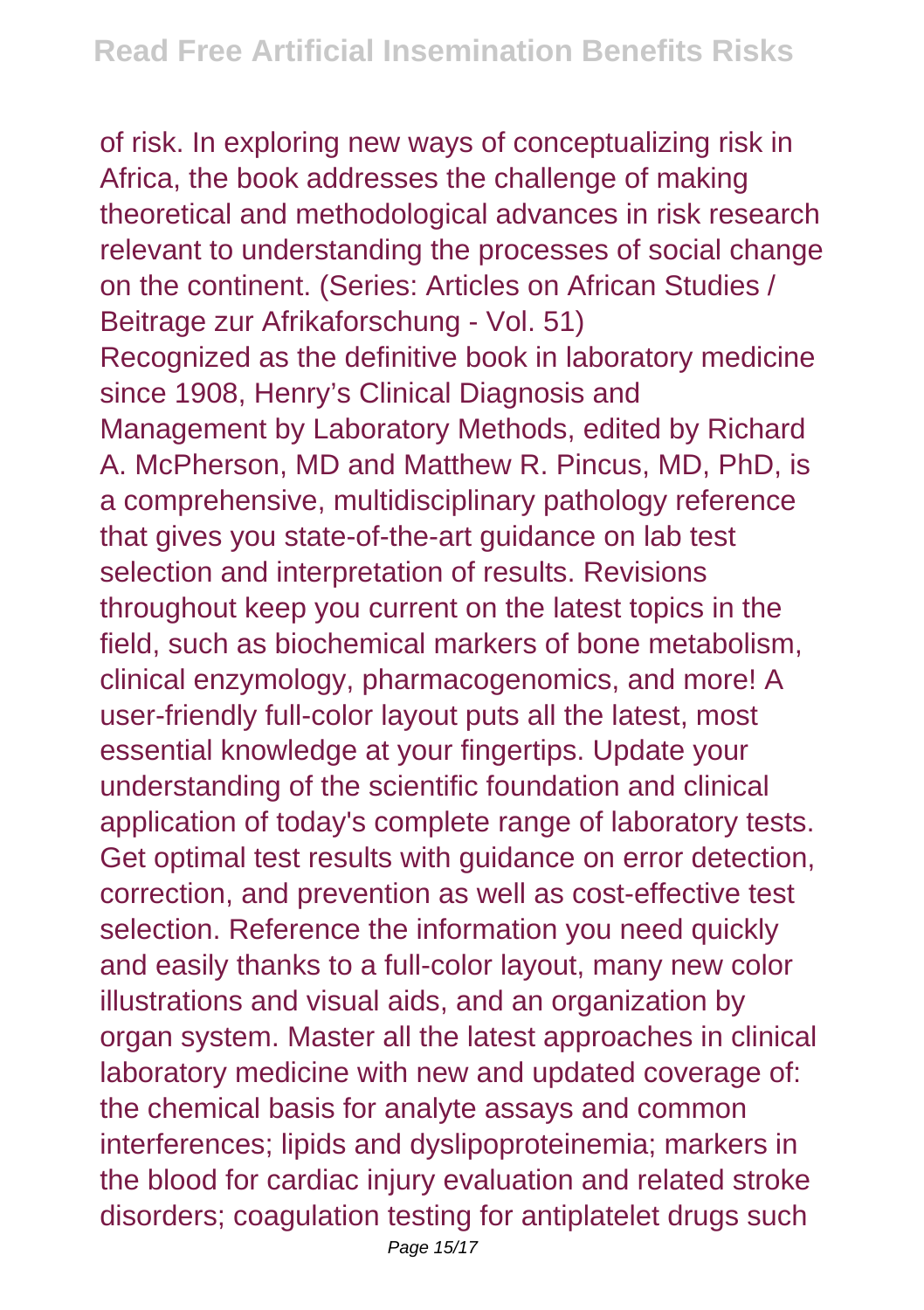as aspirin and clopidogrel; biochemical markers of bone metabolism; clinical enzymology; hematology and transfusion medicine; medical microbiology; body fluid analysis; and many other rapidly evolving frontiers in the field. Effectively monitor the pace of drug clearing in patients undergoing pharmacogenomic treatments with a new chapter on this groundbreaking new area. Apply the latest best practices in clinical laboratory management with special chapters on organization, work flow, quality control, interpretation of results, informatics, financial management, and establishing a molecular diagnostics laboratory. Confidently prepare for the upcoming recertification exams for clinical pathologists set to begin in 2016.

Policy issues, and option for congressional action -- Introduction -- Demographic of infertility -- factors contributing to infertility -- Prevention of Infertility -- Diagnosis of Infertility -- Treatment of Infertility -- Infertility services and cost -- Quality assurance for research and clinical care -- Reproductive health of veterans -- Ethical onsiderations -- Constitutional considerations -- Legal considerations: artificial insemination, in vitro fertilization embryo transfer, and gamete intrafallopian transfer -- Legal consideration: surrogate motherhood -- Frontiers of reproductive technology.

A comprehensive and practice-oriented resource guide to currently available diagnostic and treatment options for male infertility disorders. Topics covered range from basic sperm biology and male reproductive endocrinology, to immunology, specialized sperm